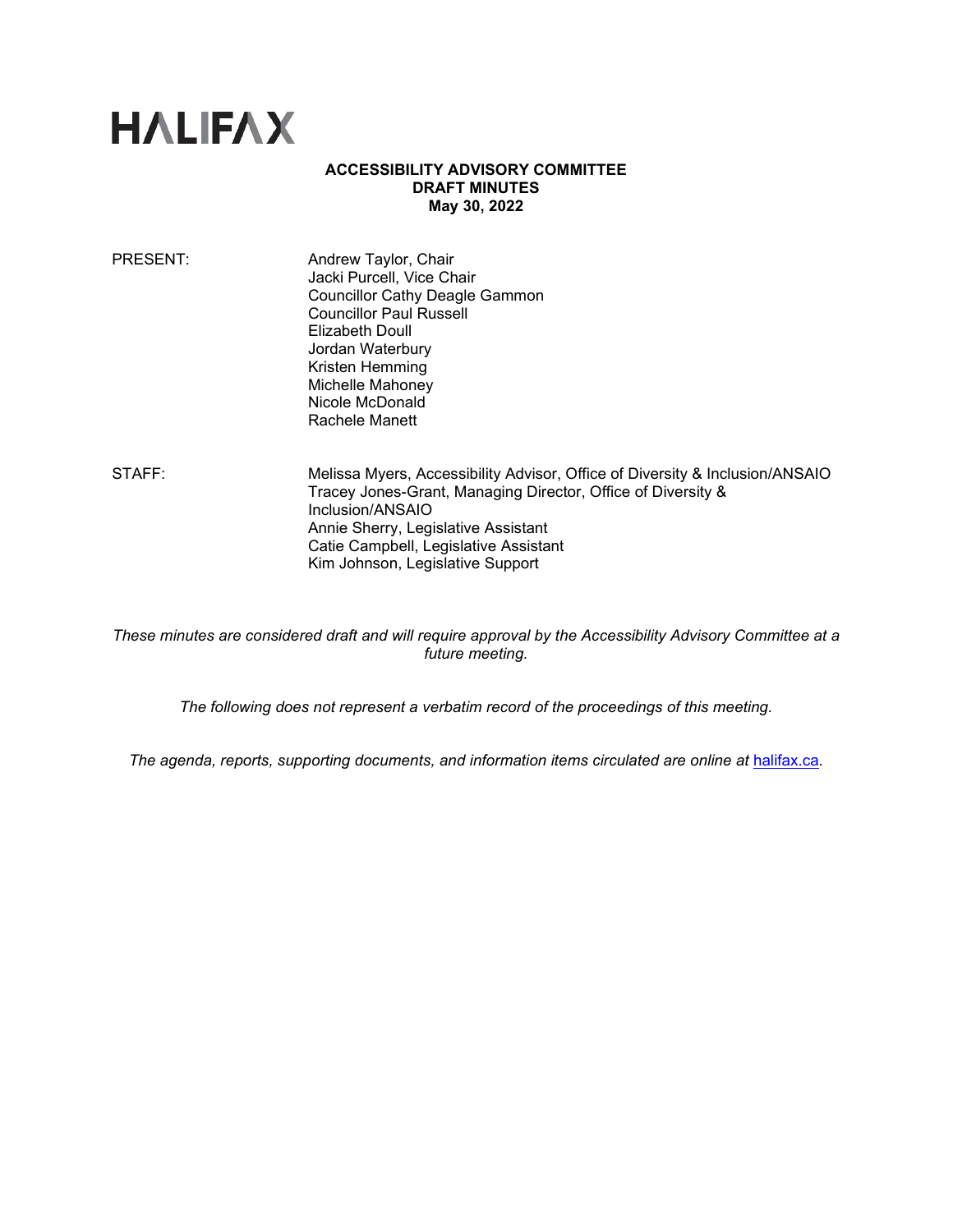*The meeting was called to order at 4:04 p.m. and adjourned at 6:17 p.m.*

# **1. CALL TO ORDER AND LAND ACKNOWLEDGEMENT**

The Chair called the meeting to order at 4:04 p.m. and acknowledged that the meeting took place in the traditional and ancestral territory of the Mi'kmaq people, and that we are all treaty people.

As requested at the April 25, 2022 meeting, members of the Committee introduced themselves, shared what has brought them to the Committee, and staff outlined their roles in the Municipality and with the Committee.

# **2. APPROVAL OF MINUTES – April 25, 2022**

MOVED by Jacki Purcell, seconded by Rachele Manett

# **THAT the minutes of April 25, 2022 be approved as circulated.**

# **MOTION PUT AND PASSED.**

# **3. APPROVAL OF THE ORDER OF BUSINESS AND APPROVAL OF ADDITIONS AND DELETIONS**

Additions*:* None

Deletions*:* None

MOVED by Councillor Deagle Gammon, seconded by Kristen Hemming

**THAT the agenda be approved as presented.** 

# **MOTION PUT AND PASSED.**

Later in the meeting, it was MOVED by Councillor Deagle Gammon, seconded by Jacki Purcell

# **THAT the following item be deferred to a Special Meeting of the Accessibility Advisory Committee:**

• **Item 9.1.3 2022 Work Plan Discussion**

# **MOTION PUT AND PASSED.**

**4. BUSINESS ARISING OUT OF THE MINUTES – NONE**

# **5. CALL FOR DECLARATION OF CONFLICT OF INTERESTS – NONE**

# **6. CONSIDERATION OF DEFERRED BUSINESS – NONE**

# **7. CORRESPONDENCE, PETITIONS & DELEGATIONS**

# **7.1 Correspondence**

General correspondence was received and circulated.

#### **7.2 Petitions – None**

#### **7.3 Presentations – None**

# **8. INFORMATION ITEMS BROUGHT FORWARD – NONE**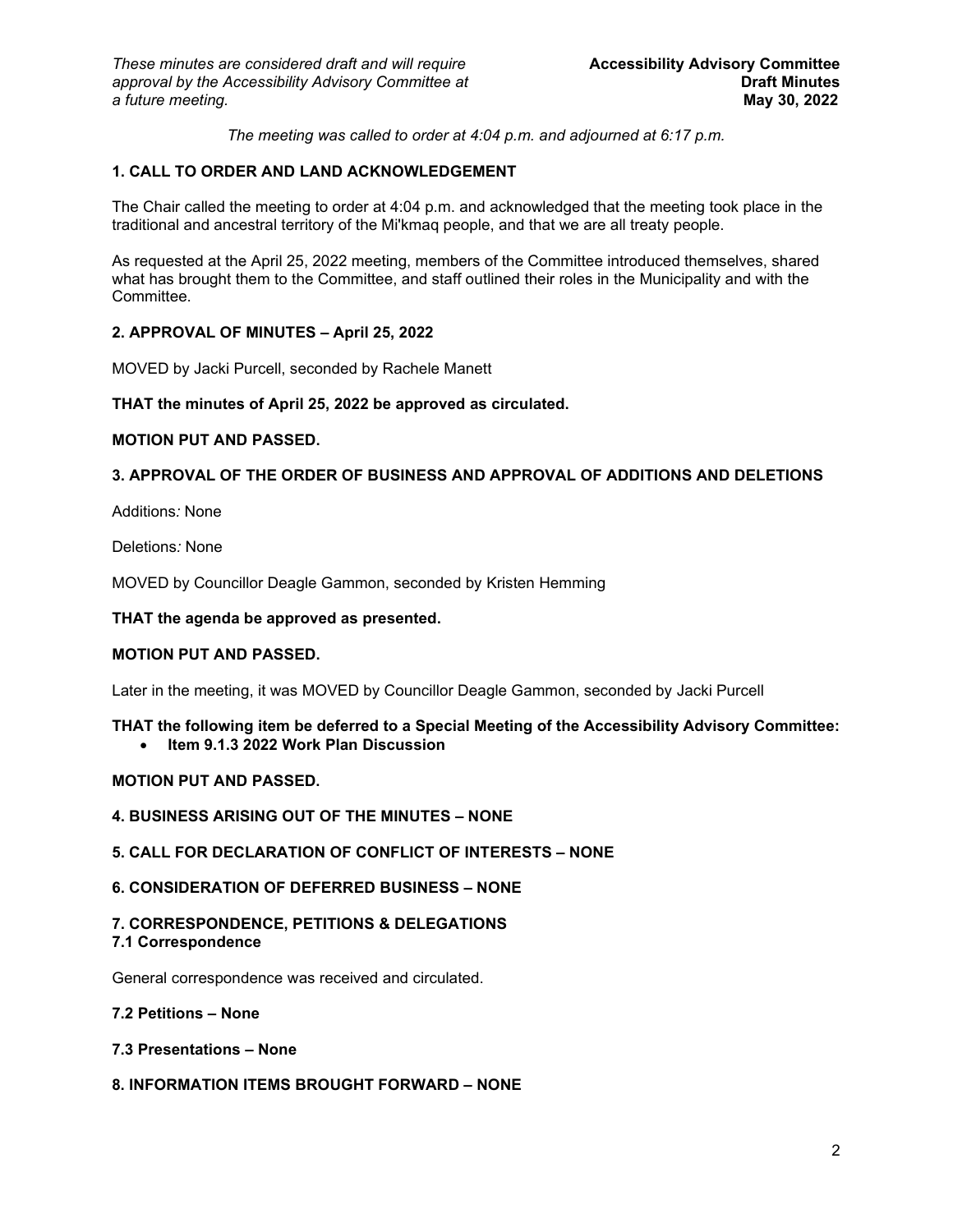*These minutes are considered draft and will require* **Accessibility Advisory Committee** *approval by the Accessibility Advisory Committee at* **Draft Minutes**   $a$  *future meeting.* 

#### **9. REPORTS 9.1 STAFF 9.1.1 Culture and Heritage Priorities Plan Update and Consultation**

The following was before the Accessibility Advisory Committee:

• Staff presentation dated March 2021

Aaron Murnaghan, Principal Planner, Regional Planning gave an update on the Cultural and Heritage Priorities Plan and responded to questions of clarification from the Accessibility Advisory Committee.

In response to the presentation, the Committee expressed interest in which organizations from the accessibility community were engaged to provide input for developing the Plan, the timeline for next steps, and expressed interest in seeing survey results, engagement reports and the Plan once completed.

# **9.1.2 Presentation from Managing Director of the Office of Diversity & Inclusion/ANSAIO**

Tracey Jones-Grant, Managing Director, Office of Diversity & Inclusion/ANSAIO led a discussion about the role of the Accessibility Advisory Committee in anticipation of developing the Committee's 2022 Work Plan.

Reflecting on the Committee's Terms of Reference and Duties of the Committee as outlined in Administrative Order 2017-005-GOV, *Respecting the Advisory Committee on Accessibility in the Halifax Regional Municipality*, Jones-Grant highlighted the ways that the Committee is empowered to influence the policies and actions of the Municipality. These included:

- Making motions to the Executive Standing Committee to request staff reports on issues of interest
- Working with the Accessibility Advisor and Legislative Assistant to request presentations from Business Units to influence or make recommendations to existing or proposed By-laws, policies, and programs
- Engaging in community consultations and hosting the annual town hall
- Bringing forward issues raised within the community to this Committee for discussion and action
- Reflecting on the Accessibility Strategy as the Committee's Work Plan is developed.

The Committee expressed an interest the following topics to guide the work of the Municipality:

- Having presentations from Business Units and making recommendations regarding:
	- $\circ$  Parking Services Accessible parking in the HRM
		- o Solid Waste Management Green bin regulations
	- o Public Works Traffic Signage
- Reviewing By-laws through the lens of equity and inclusion
- Municipal Services for those with intellectual disabilities
- Having monthly updates on what is being discussed at Regional Council from the Councillors on the Committee

Members of the Committee further expressed the desire to hold a special meeting to discuss and develop the 2022 work plan.

# **9.1.3 2022 Work Plan Discussion**

The following was before the Accessibility Advisory Committee:

- Advisory Committee on Accessibility in Halifax Regional Municipality 2021 Work Plan
- Draft 2022 Work Plan Structure

This matter was deferred, refer to Order of Business.